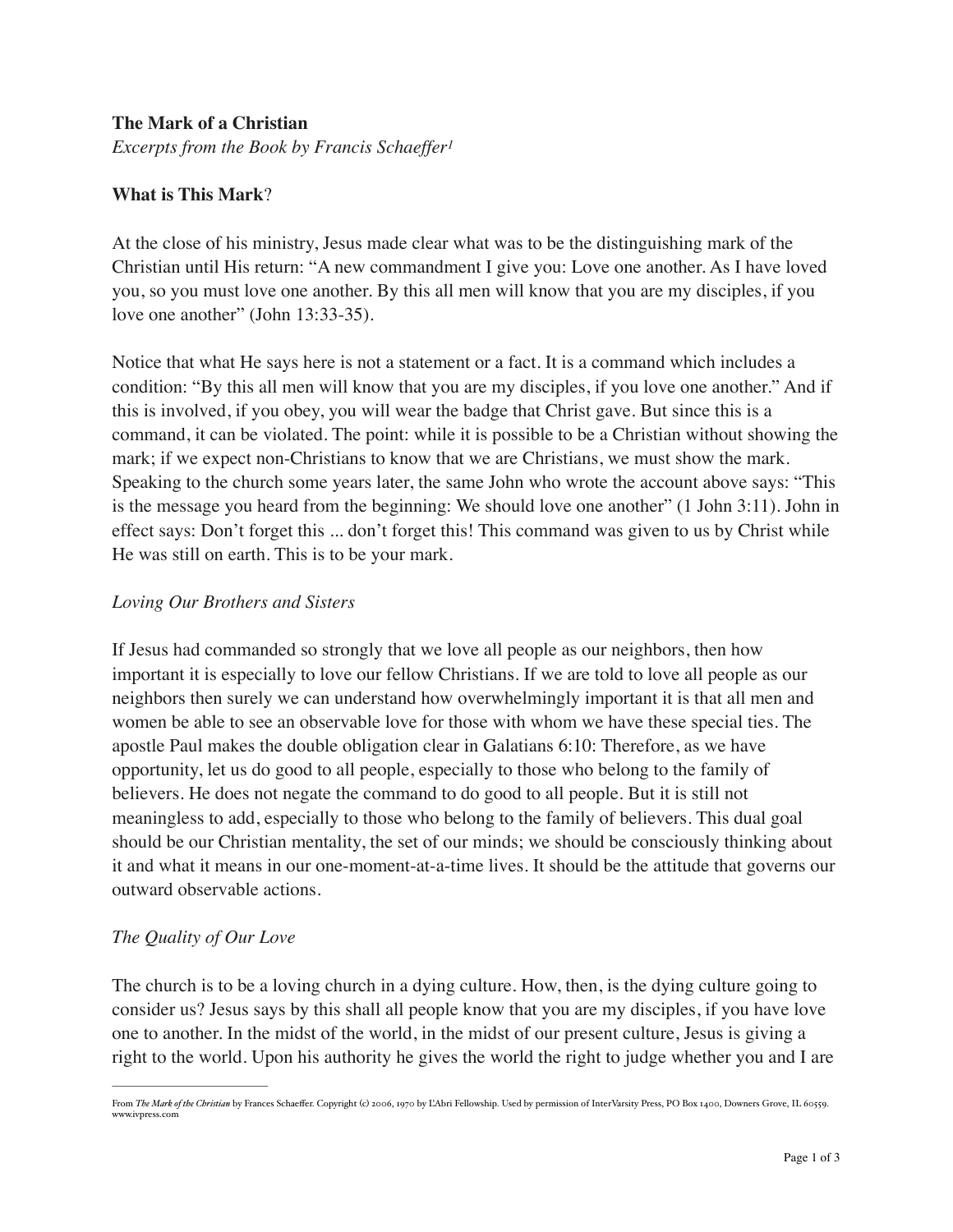born-again Christians, on the basis of our observable love toward all Christians. That's pretty frightening. Jesus turns to the world and says, "I've something to say to you. On the basis of my authority, I give you a right: you may judge whether or not an individual is a Christian on the basis of the love they show to all true Christians." In other words, if people come up to us and cast in our teeth the judgment that we are not Christians because we have not shown love toward other Christians, we must understand that they are only exercising a prerogative which Jesus gave them. And we must not get angry. If people say, "You don't love other Christians," we must go home, get down on our knees, and ask God whether or not what they say is true. And if it is, then they have a right to have said it.

## *The Final Apologetic*

What is the final apologetic? "That all of them may be one, Father, just as you are in me and I am in you. May they also be in us so that the world may believe that you have sent me" [John 7:21]. This is the final apologetic [our ultimate defense].

In John 13 the point was that, if an individual Christian does not show love toward other true Christians, the world has a right to judge that he or she is not a Christian. Here Jesus is stating something else that is much more cutting, much more profound: We cannot expect the world to believe that the Father sent the Son, that Jesus' claims are true, and that Christianity is true, unless the world sees some reality of the oneness of true Christians. Now that is frightening. Should we not feel some emotion at this point?

### *Visible Love*

What, then, does this love mean? How can it be made visible? First, it means a very simple thing: It means that when I have made a mistake and when I have failed to love my Christian brother, I go to him and say, "I'm sorry." That is first. It may seem a letdown—that the first thing we speak of should be so simple!

But if you think it is easy, you have never tried to practice it. In our own groups, in our own close Christian communities, even in our families, when we have shown lack of love toward another, we as Christians do not just automatically go and say we are sorry. On even the very simplest level it is never very easy. If I am not willing to say, "I'm sorry," when I have wronged somebody else—especially when I have not loved that person—I have not even started to think about the meaning of a Christian oneness that the world can see. The world has a right to question whether I am a Christian. And more than that, let me say it again, if I am not willing to do this very simple thing, the world has a right to question whether Jesus was sent from God and whether Christianity is true.